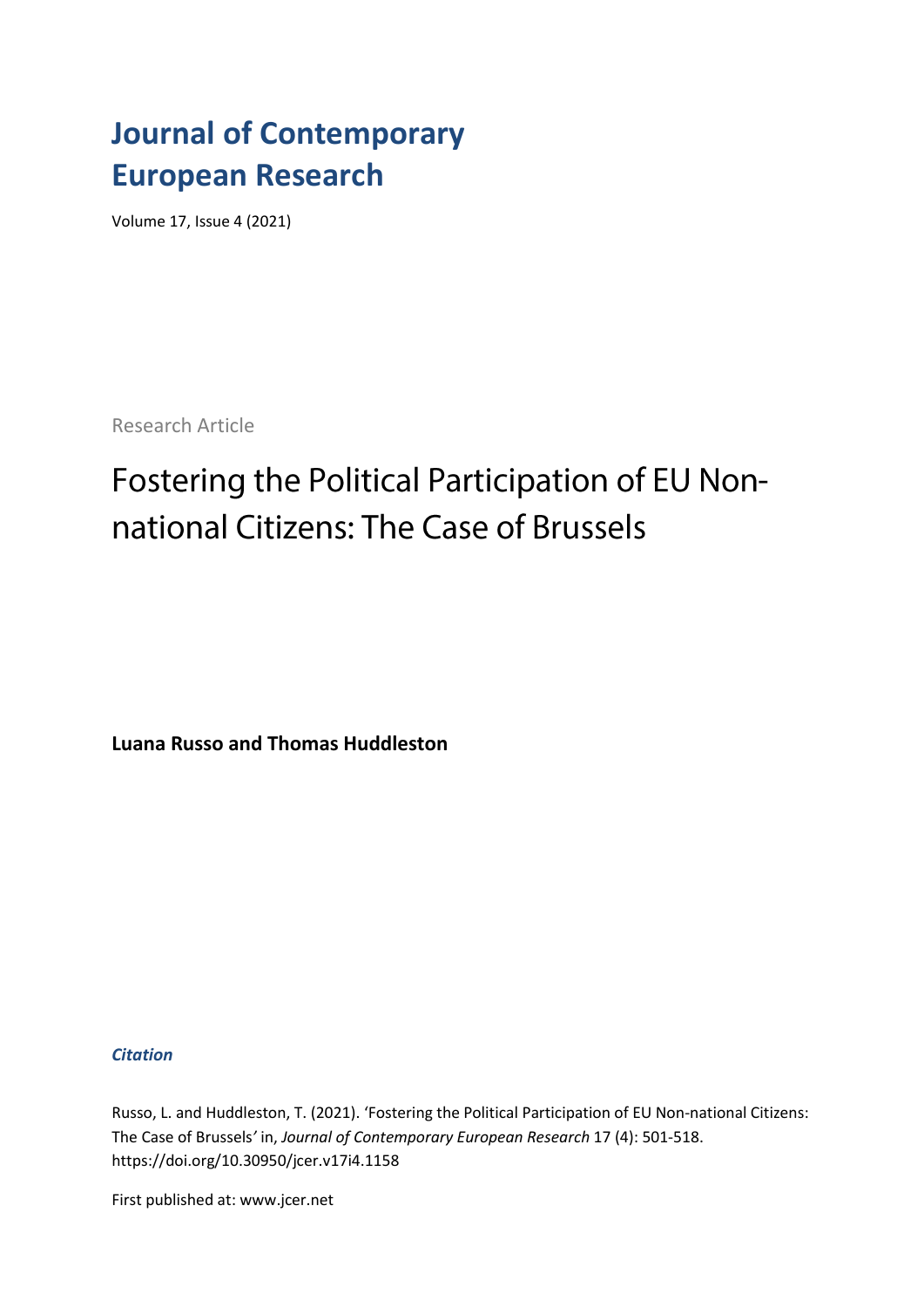# Abstract

Political participation is considered an essential feature of democracy. The European Union (EU) aimed to foster political participation with the introduction of European citizenship, which gives the right to vote and stand as a candidate in municipal and European Parliament elections in whichever EU country the citizen resides. However, from the few figures available, registration and turnout rates among mobile EU citizens seem very low. In this article, we investigate the effectiveness of a proactive campaign in order to promote the participation of European nonnational residents in municipal elections by focusing on a specific initiative: the VoteBrussels Campaign. Focusing on Brussels, and in the general on the Belgian case, offers us the opportunity to carry out a quasi-experimental design. Our findings suggest that a mobilisation campaign has a positive regionwide effect on the participation of mobile EU citizens.

# Keywords

Political participation; Non-national residents; European Parliament elections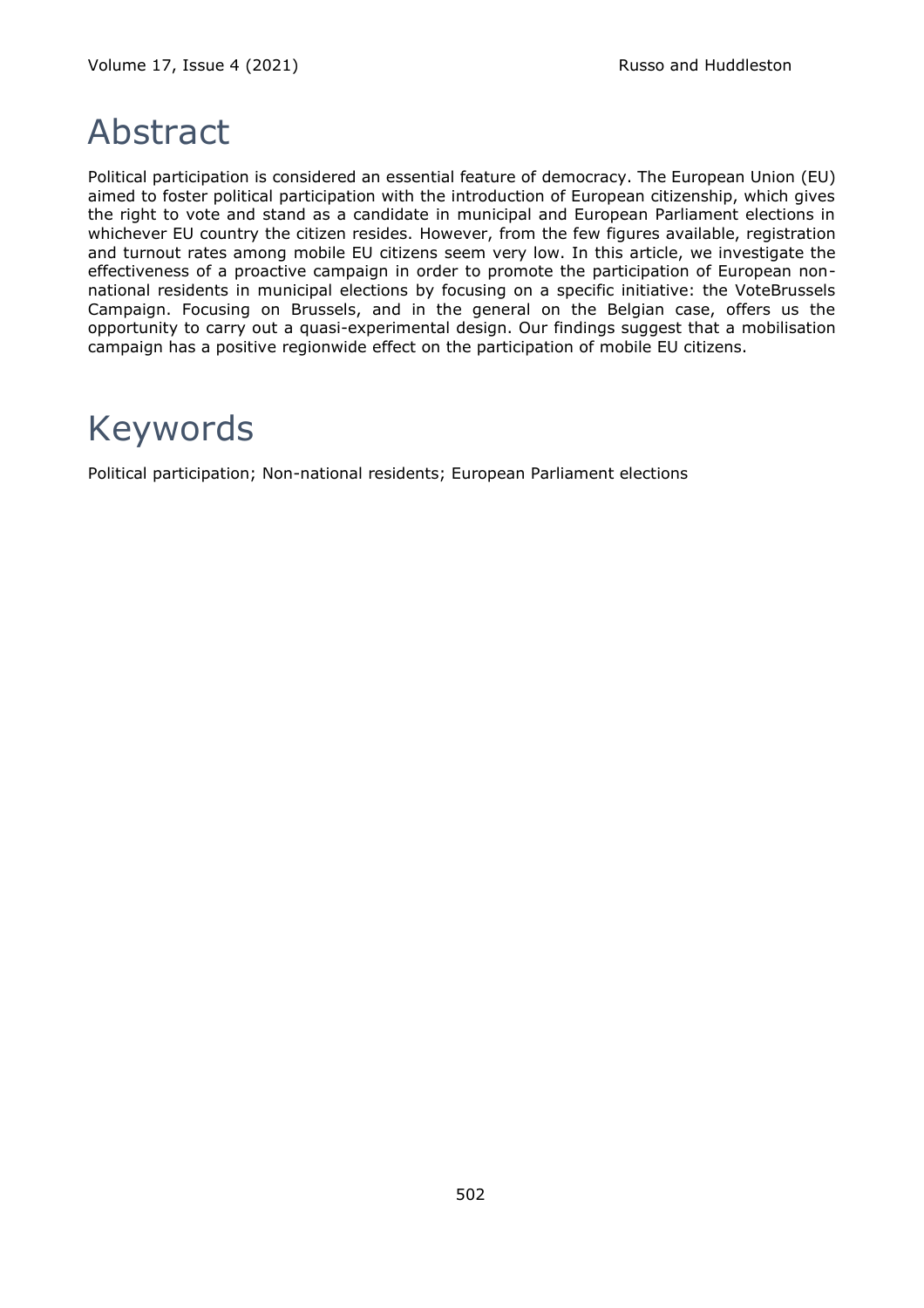With the adoption of the 1992 Treaty of Maastricht, EU (European Union) citizenship gave every EU citizen the right to vote and stand as a candidate in municipal and European Parliament elections in whichever EU country the citizen resides. EU citizens that live (temporarily or permanently) in another EU member state are given the choice of voting either as citizens of their country of origin (subject to the home-country regulations), or as citizens of their country of residence (subject to different registration and voting procedures). Granting voting rights to foreign residents might seem like a challenge to the traditional notion of national citizenship. Indeed, even the right for national citizens to cast a vote from abroad is relatively recent, as up until the 1960s, only resident citizens had the right to vote (Hutcheson and Arrighi 2015). However, the contemporary 'age of migrations' (Castles and Miller 2003) has deeply affected the processes by which states allocate political citizenship and shape the opportunities for political participation (Isin and Turner 2002; Bird, Saalfeld and Wüst 2010). In recent decades, immigration has seen a sharp increase in nearly every country across the developed world (Castles and Miller 2009), and these trends are unlikely to reverse in the future (Putman 2007).

This increase in non-national residents has increased the importance of debates around their participation in the political and civic life of destination countries (Morales and Giugni 2011). The political participation of migrants is now considered as one measure of the quality and level of development of a democracy (Fennema and Tille 1999). Political participation is a broad umbrella under which many activities fall, for example petitioning, demonstrating, volunteering for a political campaign, joining an association and so on. The most accessible (at least for national citizens) and widespread of these activities is voting. Voting rights and voter participation among foreign residents is therefore a key indicator of the quality of democracy. This is especially true in the EU. In 2004, as a direct consequence of the Directive 200438/EC in the framework of the Schengen Treaty, EU citizens are free to move and reside in all EU member states. Fifteen years after Schengen, the treaty had a large impact on the geographical composition of the EU population, when looking at the rates of intra-EU mobility. The number of 'mobile EU citizens' increased from 7.1 million at the eve of Schengen (Recchi 2008) to 39 million as of 2019 (Eurostat<sup>1</sup>). Mobile EU citizens of voting age have the right of vote in European and municipal elections, but the requirements and procedures to exercise this right vary significantly across EU member states (Hutcheson and Ostling 2019). Most notably, the majority of member states (25) requires specific active voter registration for mobile EU citizens, with significant variations in these procedures (for example automatic versus active, documentation, deadlines, information). The extent to which voter registration procedures create obstacles for mobile EU citizens is difficult to evaluate, as only a few countries collect and publish the registration rates for mobile EU citizens.<sup>2</sup> The available data suggests that only a very small portion of eligible non-nationals registers to vote. Given the importance of voting for democracy and for European citizenship, more attention is needed to the obstacles and effective measures for boosting voter registration and turnout among mobile EU citizens. Action on voter registration can occur at two levels: the policy level and the campaign level. Whilst the former is largely in the hands of the legislative level responsible for enfranchisement, the former can be pursued by local authorities, political parties and civil society. In this article we focus on this second level by looking at one very relevant case: the VoteBrussels campaign, which took place in Brussels, the Capital of Europe, to increase voter registration among non-Belgian citizens in the municipal elections of October 2018.

Belgium is particularly interesting case to investigate for several reasons. Firstly, Belgium offers the opportunity of a quasi-experimental design, with its three regions exposed to two different party systems. Flanders and Wallonia have different party systems, while Brussels residents can choose to vote in either system (Russo, Deschouwer and Verthé 2019; Deschouwer 2012). At the same time, the registration rules are supposed to be the same across the whole country. Second, the level of aggregation is municipal, which gives us the opportunity for a granular picture comparing differences in composition and actions across Belgium's 581 municipalities. Lastly, Belgium's system of compulsory voting (both for Belgian citizens and for registered non-Belgian voters) means that voter registration statistics can be used as a basic proxy for actual turnout for non-Belgian citizens. This proxy can only apply for municipal elections, as European elections involve the possibility for mobile EU citizens to vote for lists in their country of residence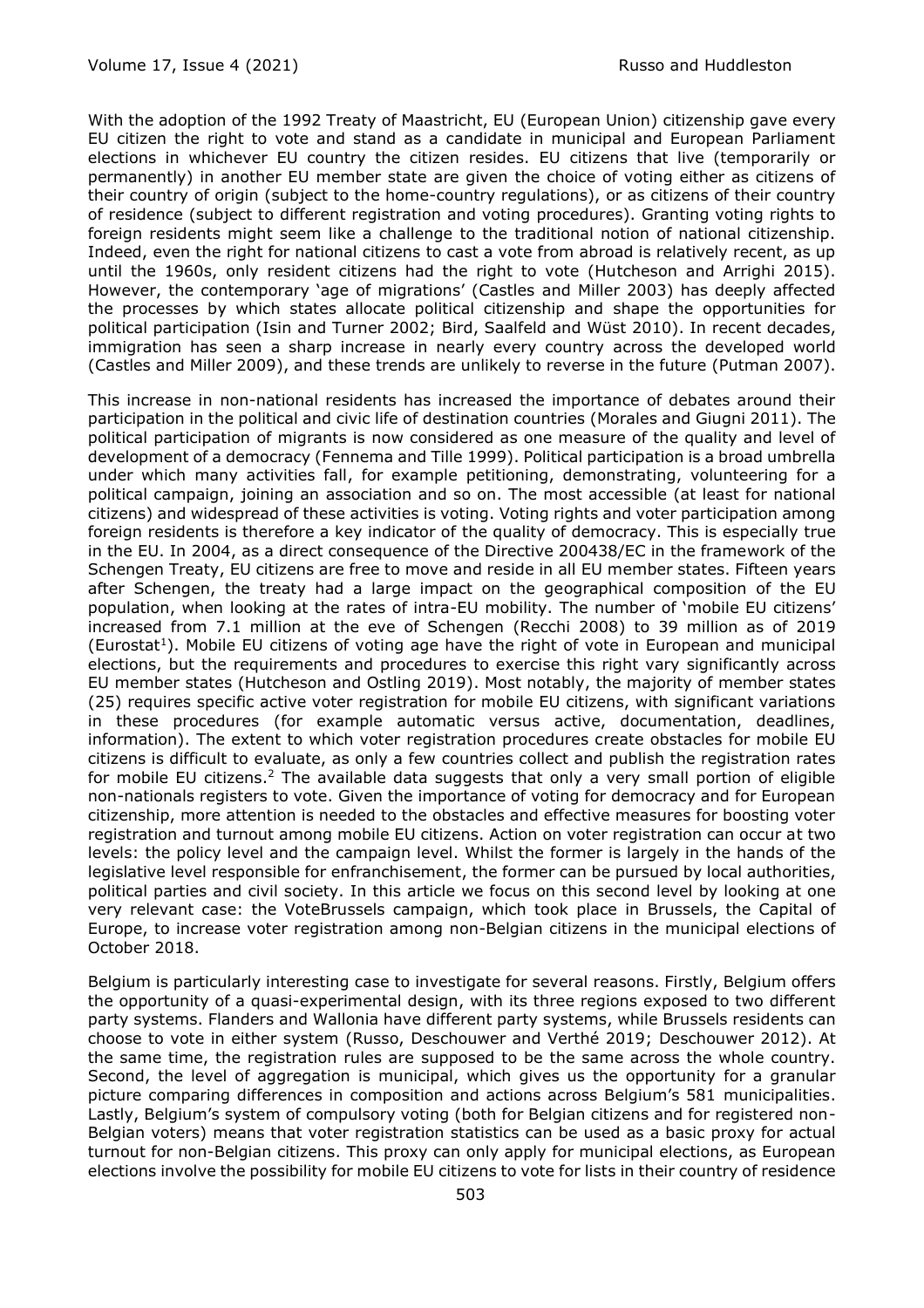or country of citizenship, meaning that fragmented voter registration rates from different countries make comparable statistics impossible.

This article considers the Belgian case and offers a multivariate analysis testing the hypothesis that the *VoteBrussels* campaign had a significant impact on the EU citizen voter registration rate in the Brussels region. We test this hypothesis via t-test by comparing the 2018 registration rates in the Brussels region across space (comparison with the other regions) and time (comparison with the registration rate in the municipal elections of 2012). We also investigate the impact of the campaign by using a fixed-effect linear regression.

# **THE CASE OF BELGIUM**

In Belgium, a country with roughly 11.5 million citizens, EU and non-EU citizens would amount to almost 11 per cent of the potential electorate, as shown by Table 1:

| Table 1: 2018 composition of eligible voter population in Belgium |  |  |
|-------------------------------------------------------------------|--|--|
|-------------------------------------------------------------------|--|--|

| <b>Region/</b><br><b>Community</b> | <b>Belgians</b> |            | <b>European</b> |            | Non-European |            |
|------------------------------------|-----------------|------------|-----------------|------------|--------------|------------|
|                                    | count           | percentage | count           | percentage | count        | percentage |
| <b>Flanders</b>                    | 4,831.922       | 54.18      | 290,674         | 3.26       | 85,162       | 0.95       |
| <b>Brussels</b>                    | 585,922         | 6.57       | 222.242         | 2.49       | 63,171       | 0.71       |
| Wallonia*                          | 2,557,814       | 28.68      | 235,351         | 2.64       | 46,260       | 0.52       |
| Total                              | 7,975,658       | 89.43      | 748,267         | 8.39       | 194,593      | 2.18       |

\*includes German speaking-community (61,794 voters)

Non-Belgian citizens' potential impact on the elections varies significantly between Belgium's three regions. Table 2 shows the composition of voter population focusing on the regional level.

| <b>Region/</b><br><b>Community</b> | <b>Flanders</b> |            | <b>Brussels</b> |            | <b>Wallonia</b> * |            |
|------------------------------------|-----------------|------------|-----------------|------------|-------------------|------------|
|                                    | count           | percentage | count           | percentage | count             | percentage |
| <b>Belgians</b>                    | 4,831.922       | 92.78      | 585,922         | 67.24      | 2,557,814         | 90.08      |
| European                           | 290.674         | 5.58       | 222.242         | 25.51      | 235,351           | 8.29       |
| Non-European                       | 85,162          | 1.64       | 63,171          | 7.25       | 46,260            | 1.63       |
| Total                              | 5,207,758       | 100        | 871,335         | 100        | 2,839,425         | 100        |

**Table 2: 2018 composition of eligible voter population by region**

\*includes German speaking-community (61,794 voters)

Table 2 shows that the composition in the two major regions is very similar. Although Flanders has almost twice the number of total voters than Wallonia, the internal composition of the electorate is quite similar. In contrast, the Brussels region has a very different composition as the international gateway for Belgium and as the capital of the EU, with significantly higher percentages of European and non-European citizens. When comparing Table 1 (percentages) and Table 2 (counts), European citizens seem relatively evenly distributed across the three regions. Considering that the Brussels region is much smaller in terms of size and inhabitants, the concentration of EU and non-EU citizens is much higher.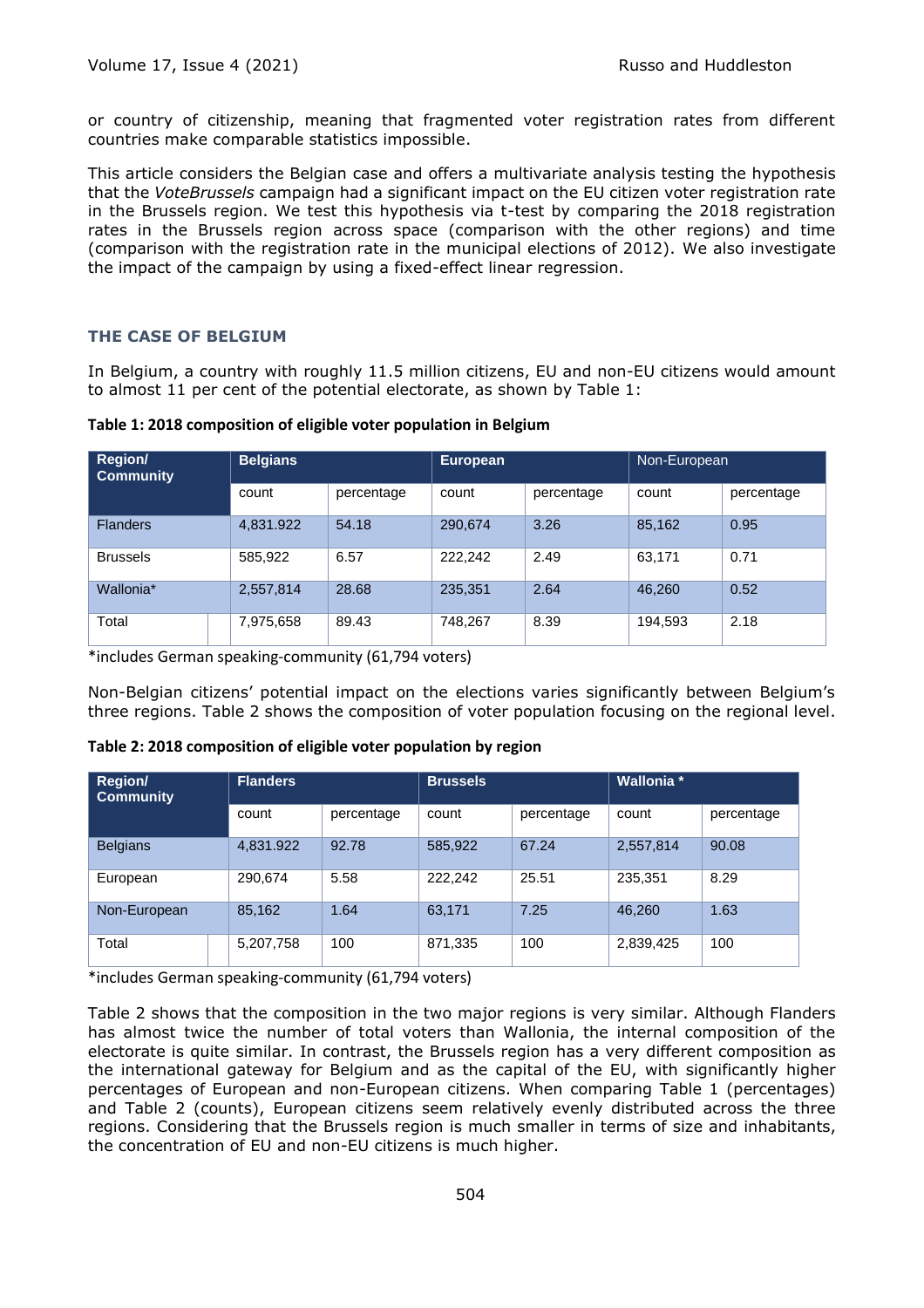These demographic differences have direct electoral implications. The higher concentration of EU and non-EU potential voters in the Brussels region could have substantial effects on election outcomes. Combined together, the share of EU and non-EU potential voters reaches 32.86 per cent. However, the voice of one third of the Brussels population can be significantly influenced by voter registration information and procedures. In Belgium, Belgian citizens are automatically registered to vote and voting is compulsory. For non-Belgian citizens, voting is only compulsory so long as they are registered on the electoral rolls. To register, they must provide a simple onepage form and a copy of their identity card to their municipality 90 days before an election. This 90-day registration deadline for mobile EU citizens is one of the earliest in the EU, before the electoral campaign and candidates are fully announced.

Belgium still suffers from one of the lowest registration rates for EU citizens in the EU because of its combination of obligatory voting, one of the earliest registration deadlines and local information and procedures that vary across its 589 communes. EU citizens must register before the electoral campaign actually begins and they are not properly informed about their right and obligation to vote. However, voter registration has not been part of Belgium's democratic culture for 125 years. Obligatory voting was introduced in 1893 to abolish any obstacle to universal suffrage, such as working on election day, intimidation or voter registration. Because obligatory voting leads to high voter participation rates, Belgian political parties and authorities do not realise that the rate of voter registration and turnout is largely a function of the amount of resources and time that they put in to inform and engage potential voters. Obligatory voting translates not only into less effort by Belgian authorities, but also greater confusion among potential voters. The principal reason why most do not register, according to available research (Nikolic 2017), is a lack of correct information about obligatory voting. Ironically, Belgium, like most countries with obligatory voting, does not enforce it for ordinary voters since no ordinary voter has been fined by the Federal Justice Minister since 2003. Few non-Belgians know that they can vote by proxy and de-register after without risks or fines.

How many eligible EU citizens registered to vote in the last municipal elections?

| <b>Region</b>   | <b>European citizens</b> |                |         |              |                |         |              |         |        |
|-----------------|--------------------------|----------------|---------|--------------|----------------|---------|--------------|---------|--------|
|                 | Registred                |                |         | Elegible     |                |         | Percentage   |         |        |
|                 | <b>Males</b>             | <b>Females</b> | Total   | <b>Males</b> | <b>Females</b> | Total   | <b>Males</b> | Females | Total  |
| <b>Flanders</b> | 17,964                   | 15.699         | 33,663  | 153,629      | 137.045        | 290.674 | 11.69%       | 11.46%  | 11.58% |
| <b>Brussels</b> | 17,832                   | 19.400         | 37,232  | 108,986      | 113,256        | 222,242 | 16.36%       | 17.13%  | 16.75% |
| Wallonia        | 30.842                   | 28.822         | 59,664  | 120.492      | 114.859        | 235.351 | 41.58%       | 40.14%  | 40.85% |
| Total           | 66,638                   | 63,921         | 130,559 | 383.107      | 365,160        | 748.267 | 17.39%       | 17.50%  | 17.45% |

## **Table 3: 2018 composition of registered voter population in Belgium**

When comparing the 2012 and 2018 registration rates in Figure 1, the change (mostly a decrease) in registration rates is not uniform in direction or intensity across municipalities in Flanders and Wallonia. By contrast, the Brussels region (highlighted in Figure 1's side box) shows a relatively consistent increase in registration rates across most of its 19 municipalities.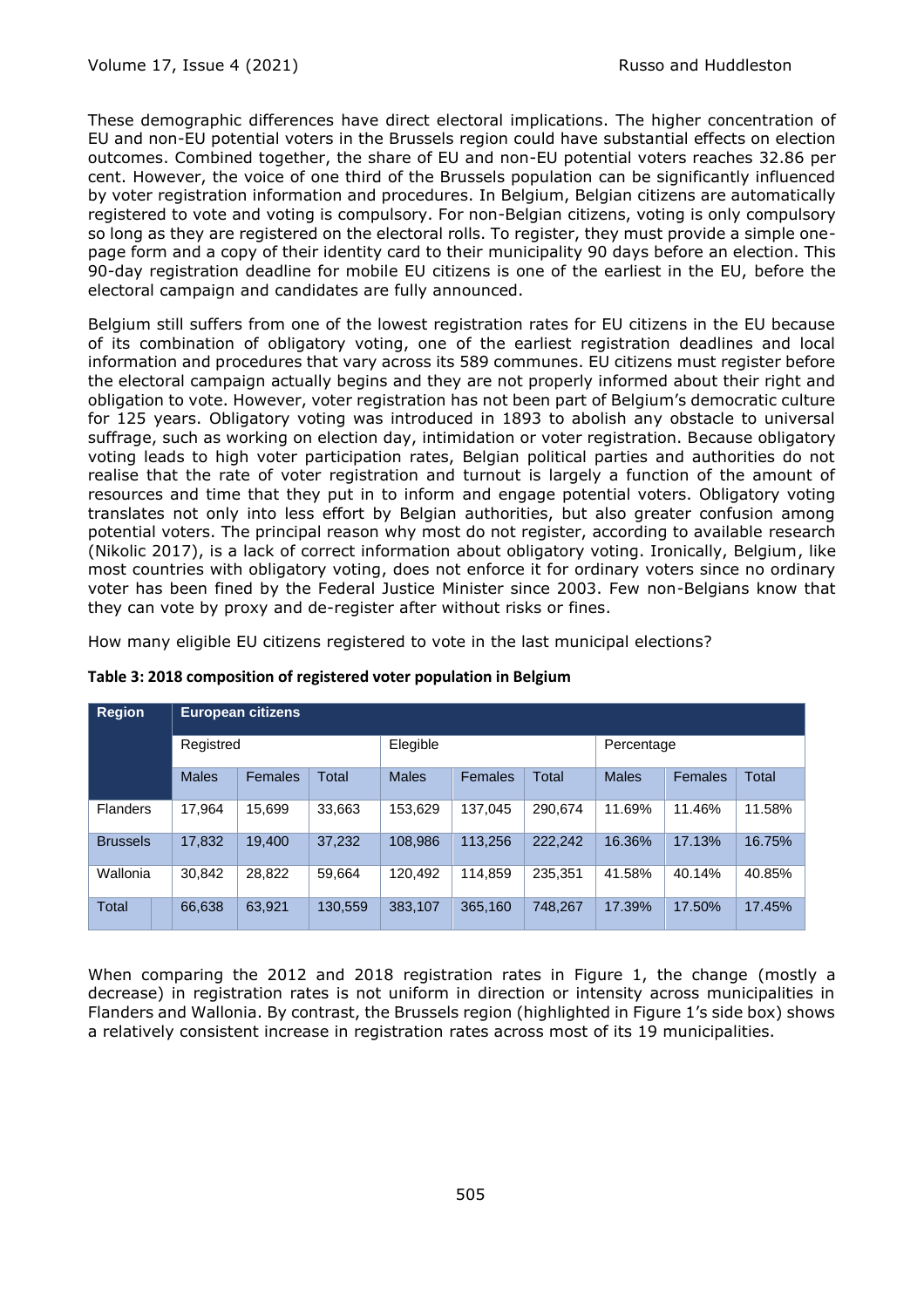#### **Figure 1: Difference in 2012 and 2018 registration rate per municipality**



#### **VOTEBRUSSELS AND THE BRUSSELS REGIONAL CAMPAIGNS**

The Brussels Capital-Region is the most cosmopolitan city in the world after Dubai. Its 285,000 eligible non-Belgian voters could amount to nearly one-third of its electorate (see Table 1 and 2). Most significantly, their potential share in the electorate rises to nearly half of all voters in three of its 19 communes (Etterbeek, Ixelles and Saint-Gilles) and in 13 of its 145 neighborhoods. However, 92 per cent were not yet registered to vote as of March 2018. Among these non-registered voters, nearly 90 per cent were EU citizens (for example French, Romanian, Italian, Polish, Spanish). Belgium suffers from one of the lowest voter registration rates for EU citizens in the EU (see European Commission 2018).

The 2018 municipal elections saw few improvements compared to 2012 in terms of actions taken by the 19 Brussels municipalities. An overview of communal and regional actions in 2018 is provided in Table 4. As before, most of the 19 communes published articles for the communal magazine and website, although the text was sometimes hard to understand and not very convincing. A minority also sent at least one local letter. However, all these actions are not very effective according to the extensive international research (see Green and Gerber 2017). A minority of communes undertook more effective actions with local events, NGO partners and active EU citizen candidates. Few worked with local associations or neighborhood committees. Nor was Brussels democracy aided by the Flemish Community, which restricted the voter registration activities in Brussels of its funded associations, or by Federal Interior Minister Jan Jambon (Flemish nationalist party NVA), who sent a secret circular three months before the deadline, which created confusion about applications received by associations or candidates.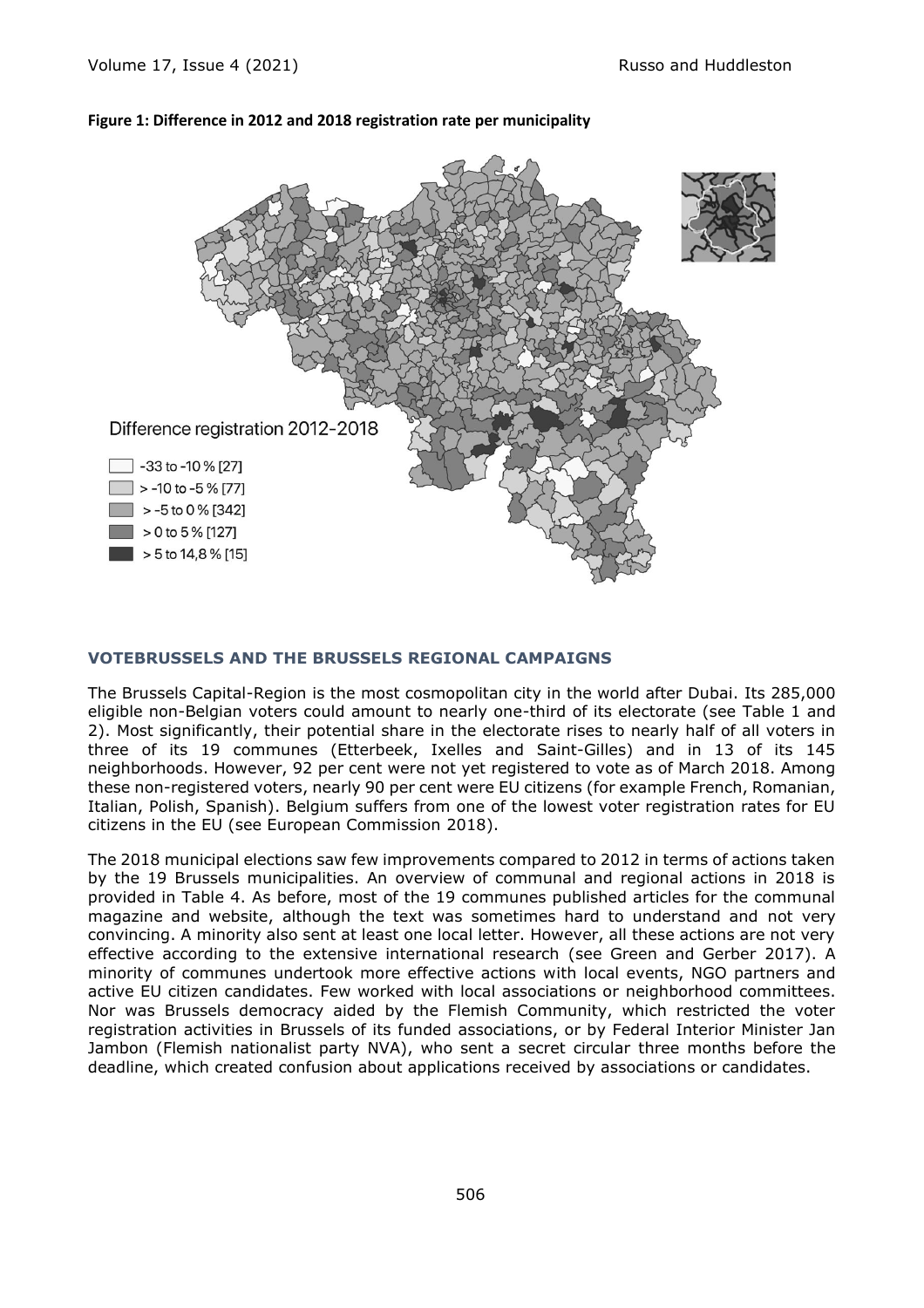#### **Table 4: Overview of Brussels communal and regional voter registration actions in 2018**

| <b>Communal actions</b>                                       |                |
|---------------------------------------------------------------|----------------|
| Email applications accepted                                   | 15 communes    |
| Early websites                                                | 8              |
| Clear and comprehensive websites as evaluated by VoteBrussels | 11             |
| Partnership with local NGOs                                   | 6              |
| <b>Big local events</b>                                       | $\overline{8}$ |
| Local letters from mayor                                      | 7              |
| Local letters: number of voters reached                       | 100,251 voters |
| Regional actions                                              |                |
| Letter from Brussels region                                   | 285,595        |
| Brussels regional websites as reported to VoteBrussels        | 7,150          |
| Voters reached at events (VoteBrussels and partners)          | 5,376          |
| Voters regularly reached by VoteBrussels social media         | 110,000        |
| EU citizen candidates                                         | 300 candidates |

So, what was the big difference between 2012 and 2018? For the first time, the region, the European Commission and the Brussels Commissioner for Europe ("Think European, Vote Local") got involved and worked with the most effective methods for reaching new voters:

- 1) Multilingual websites (www.elections2018.brussels) and letters by the Brussels region for all eligible non-Belgian voters and all staff of the European Institutions (see European Commission 2018).
- 2) Email applications accepted in 15 of the 19 communes, thanks to guidance from the region.
- 3) Networks of volunteers like Objectif and VoteBrussels, funded by the region and European Commission, to answer questions through face-to-face discussions and social media. 3
- 4) The visibility of these actions also encouraged more EU citizens than ever (300) to run as candidates with partisan campaigns by nearly all Brussels parties. 4

Funded by the European Commission as part of the FAIREU project, the VoteBrussels<sup>5</sup> initiative by the Migration Policy Group coordinated the actions and campaigns of the Brussels region, the European institutions and dozens of mobile EU citizen volunteers. Focus groups among mobile EU citizens concluded that the main reason for the low registration rate is the fact that non-Belgians do not receive all the correct information in time about their right, obligation and options to vote. Based on these findings, the campaign's main messages were that local authorities are more powerful in Belgium than anywhere else in the EU, but are only elected with a few hundred votes, because the one-third of non-Belgians in Brussels do not know that it's so easy to email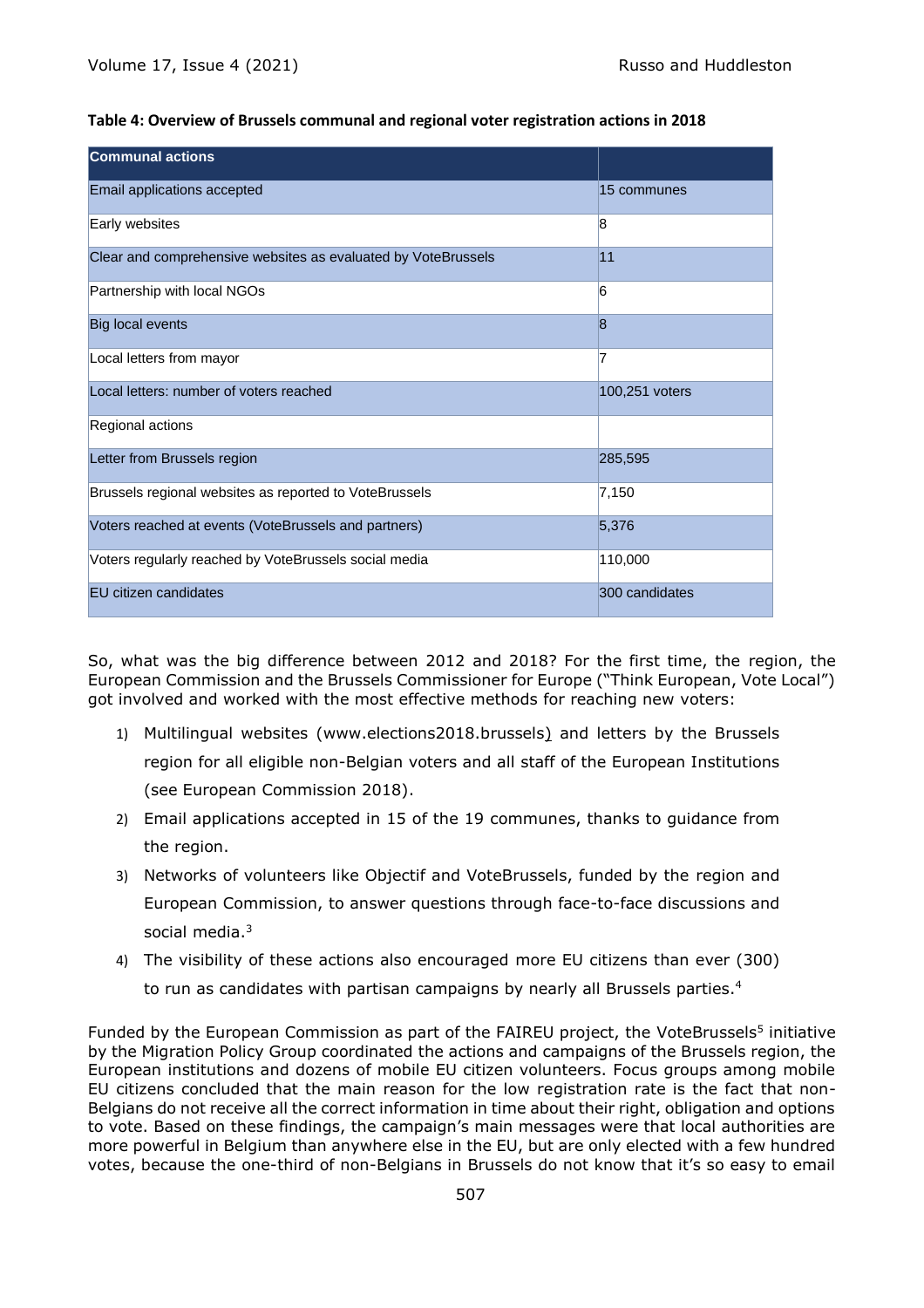or mail their one-page voter form by 31 July, vote by proxy on election day if they need to and de-register after if they want, all without any risks or fines.

This wording was directly used to improve the websites and materials of the Brussels Commissioner for Europe, the Brussels region and other communes. The materials used by the VoteBrussels volunteers were the Commissioner's simple trilingual leaflet, the one-page application form in French/Dutch as well as the VoteBrussels-branded one-page leaflet in English/French (used as oral script and email template), regionally-funded English/French postcards and our list of communal email/mail addresses. With these materials, volunteers could directly assist registering voters and collect their completed forms for local submission and follow-up by the VoteBrussels coordinator.

Using these materials, volunteer trainings were offered face-to-face, online and at the EU Affairs Consultative Committees of two communes with the highest share of non-Belgian potential voters (Etterbeek and Ixelles). The nearly 100 volunteers were nearly all mobile EU citizens working in the European institutions or EU-level NGOs, including several EU citizen candidates for the municipal elections from a wide spectrum of parties. These volunteer 'mobilisers' were trained and asked to use their existing networks and contacts to secure invitations to present and distribute materials at existing events and organisations attracting large numbers of EU citizens. Most successful were events in Brussels' 'European Quarter', where EU citizens, who live all across and even outside Brussels, mostly work and attend events that take place during lunch, after-work/evenings or weekends. These events included work meetings, professional, social and nationality-based events, language courses, markets and festivals. According to the VoteBrussels evaluation report, the VoteBrussels coordinator and volunteers directly informed an estimated 3,000 EU citizens through 350 hours of conversation at 80 events. Of these citizens, 1,000 were reached through full group presentations and nearly 2,000 more reached through one-on-one conversation and dissemination at public events (see Huddleston 2018: 7-8).

Alongside these face-to-face interactions, the VoteBrussels volunteers and coordinators secured significant attention through media and social media content. VoteBrussels became the main contact point for the Belgian press. The under-appreciated 'expat media' was also highly effective as they are actually well-read by EU citizens, relatively easy-to-reach, motivated for the topic, eager for content and good at translation and messaging. More significantly, volunteers regularly posted on expat social media groups and supported the coordinator on VoteBrussels' Facebook and Twitter channels. These channels provided communal/election news in English, spontaneous video testimonials, infographics and visuals for the election calendar and specific nationalities/languages. Most successful were content related to the six VoteBrussels online quizzes [\(www.vote.brussels\)](about:blank), which were taken nearly 4,000 times, shared extensively by participants among their Facebook friends and then seen by hundreds of thousands of unique users in Brussels. Regionally-funded Facebook advertisements targeted Brussels-based users born in other EU countries and therefore assured the significant campaign visibility among EU citizens in and around Brussels. As a result, the VoteBrussels Facebook and Twitter channels regularly generated viral social media content reaching 50,000 Brussels users every week.<sup>6</sup>

## **HYPOTHESES**

This paper explores two hypotheses about the potential impact of the Brussels regional campaigns on voter registration rate, which can also be taken as a rough proxy for voter turnout. Specifically, we expect that:

- H1a: The registration rate of mobile EU citizens significantly increased in the Brussels Region in 2018 (in comparison with 2012).
- H1b: The registration rate of mobile EU citizens significantly increased in the Brussels Region in comparison with the other two Belgian regions in 2018.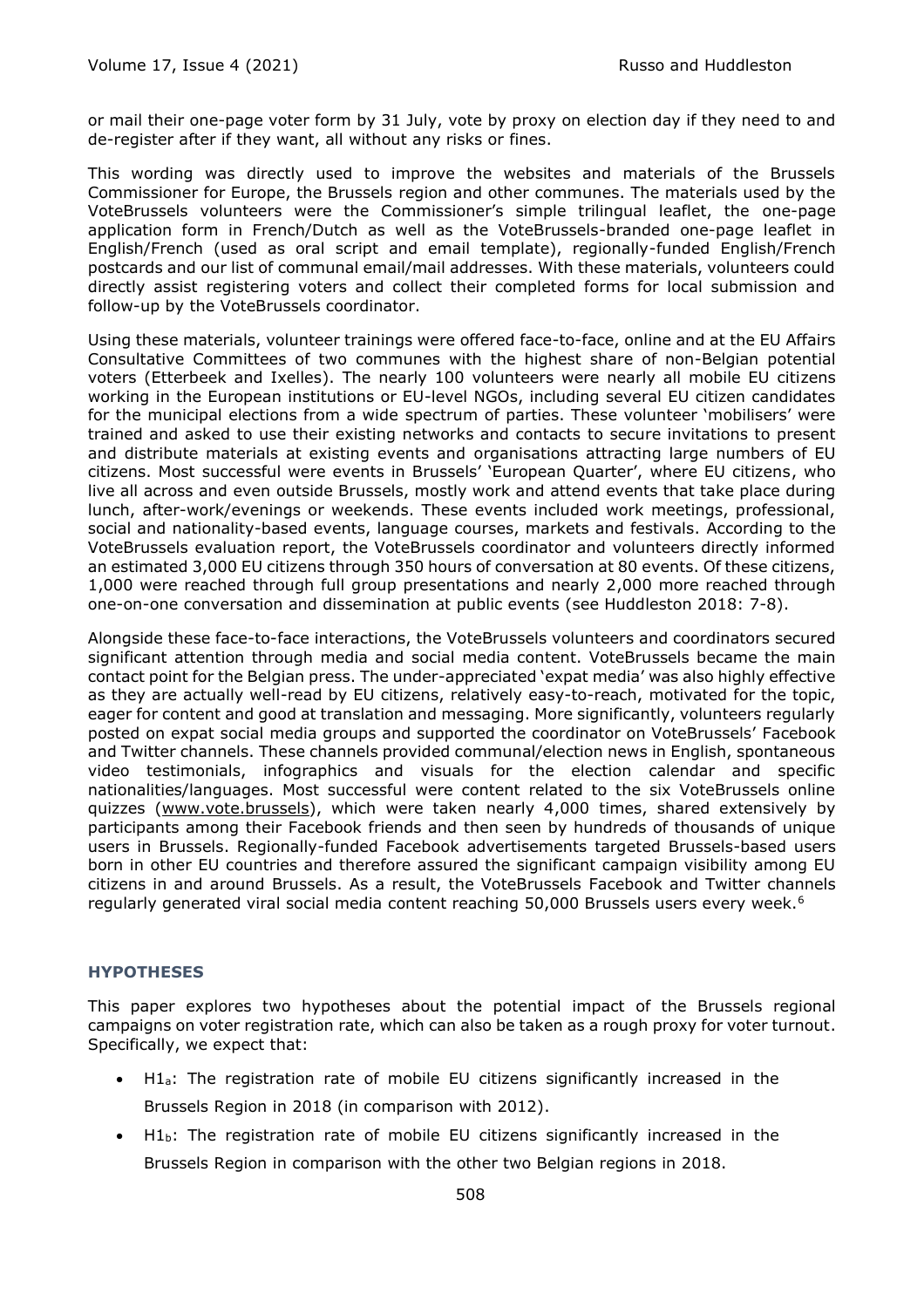These two hypotheses were tested by performing two t-tests: a paired one for H1 $_{a}$  (which assumes that the profile of registered EU voters changed little in the six years between the two elections), and an independent one for  $H1<sub>b</sub>$ . Finally, a fixed effect linear regression was used to test the following hypothesis:

- H2: The Brussels regional campaigns had a significant and positive in the increase
	- of the EU citizens' registration.

## **DATA AND METHODS**

The topic implies the use of ecological data as the available turnout and registration rates are inherently aggregate information. Survey data on registration are neither available nor suitable, given that the low number of certain EU and non-EU nationalities (see Table 1a in the Appendix) would be problematic for a sampling design. The advantage of using ecological data lies in the ability to analyse the total population of interest rather than a limited sample. Ecological data also permits consideration of possible geographical (in this case, regional) patterns, an angle hardly ever investigated in survey analysis given the often prohibitive costs of sampling at subnational level.

We use the finest possible level at which registration data is collected, that is mobile EU citizen voter registration rates at municipal level for the 2012 and the 2018 municipal elections. The voter data employed cover all 589 Belgian municipalities and were released on demand by the authors from the Belgian Ministry of the Interior. Although this N does not match the typical individual-level dataset numerosity, it is sufficiently large enough to deliver reliable results,<sup>7</sup> especially when considering that we do not include multiplicative terms in our regression model and that we are not using sample data but the whole population (with no case missing). Ideally, employing a lower level of aggregation (for example polling station) would have led to even more reliable estimates (Russo and Beauguitte 2014), but, as mentioned, in the case of Belgium municipality is the lowest available level. However, these being aggregate data, the results need to be interpreted keeping the nature of the data and their implications (see Russo 2017 for an overview).

This paper employs two strategies to assess its core question on the effectiveness of the Brussels regional campaign. First, to test hypotheses  $H1_a$  and  $H1_b$ , we assess whether there is a significant difference in the registration rate of the EU-citizens in 1) 2018 across regions, and 2) in 2012 and 2018 in the Brussels region. This strategy is pursued with a t-test and the variables involved are the registration rates expressed in percentages, as Table 5 shows. This t-test assesses whether the difference in registration rates is significant.

#### **Table 5: 2012 and 2018 registration**

|                 |     | Total |      |         |
|-----------------|-----|-------|------|---------|
| Region          | N   | 2012  | 2018 | Diff    |
| <b>Flanders</b> | 307 | 14    | 11.3 | $-2.75$ |
| <b>Brussels</b> | 19  | 14.6  | 16.9 | 2.25    |
| Wallonia        | 262 | 31.5  | 29.3 | $-2.20$ |

Going further, a regression model is created to assess the potential impact of the Brussels regional campaign on voter registration rates. Due to the nature of the data and the hypothesis (H2), we opt for a fixed effect model by region with robust standard errors, in order to address possible homoscedasticity problems. Because of the organisation of the Belgian elections, with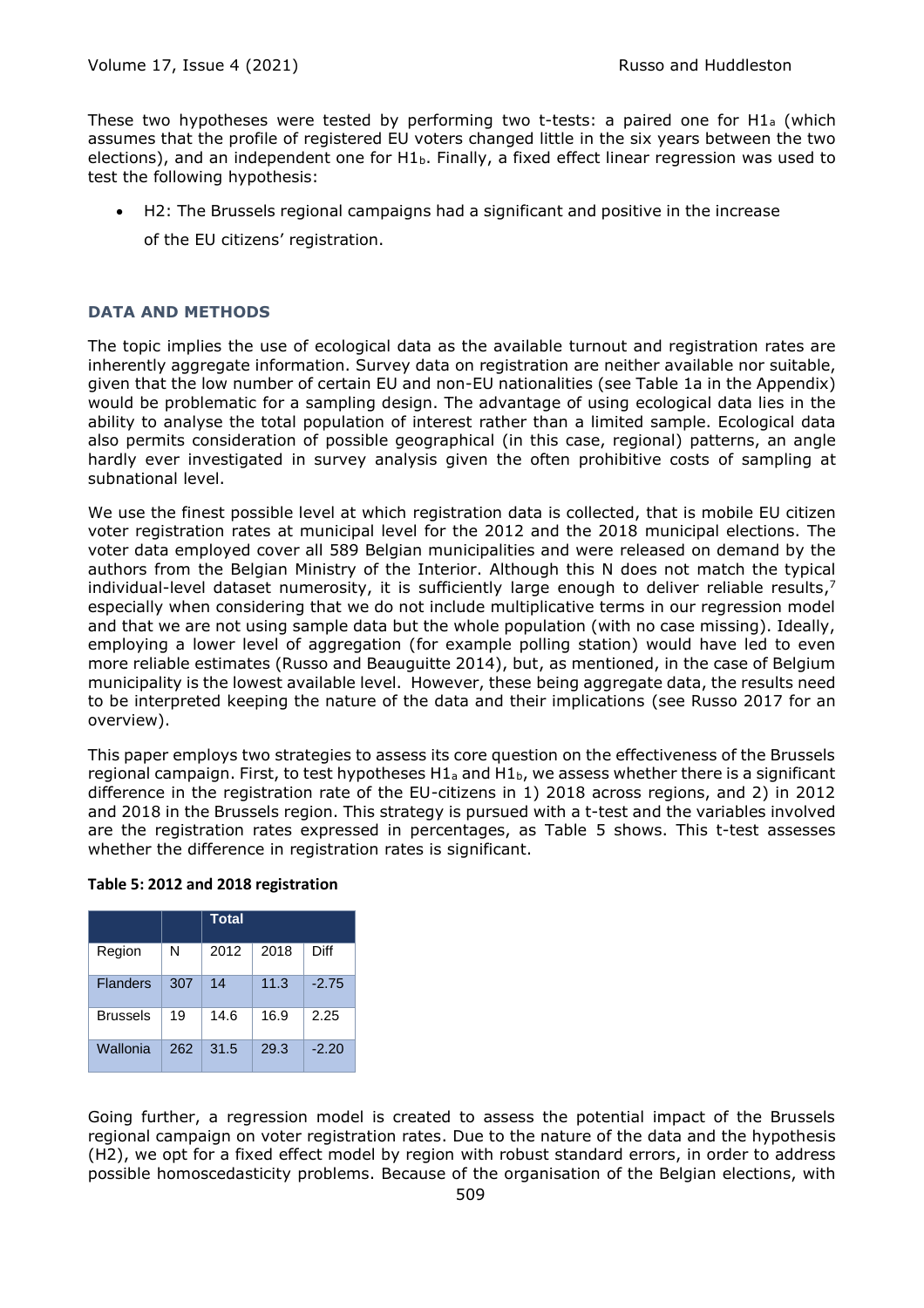party offer and campaign being relevant at the regional level (which is inherently linked to the hypothesis we want to test), it is pivotal to use a model in which the group means are not random, but indeed fixed at the regional level. A fixed effect model will enable us to measure the impact of the VoteBrussels campaign in the registration rates.

The dependent variable of the regression analysis is not the registration rate per se, but the *change* in registration rate, that is the difference (expressed in percentage) between 2012 and 2018.

The main independent variable is the presence of the Brussels regional campaigns, coded as a dummy of 0 in Flanders and Wallonia (no campaign) and 1 in the 19 municipalities of the Brussels region. The use of aggregate data makes it impossible to further investigate the concentration of campaign actions on more specific target groups.

The first set of control variables concerns the origin country of potential EU citizen voters. According to socialisation theory, political attitudes and behaviour show striking stability throughout people's lives. With age, people are likely to become less flexible in their political opinions and behaviour (Jaros 1973: 74). For example, Franklin's seminal 2004 study demonstrated the extent to which voting is a civic habit adopted in early adulthood. Other studies find evidence of the habit-forming effect of voting, using panel data (Plutzer 2002) and experimental data (Gerber, Green and Shachar 2003). Therefore, one could expect that mobile EU citizens coming from high versus low turnout countries would take that habit and socialisation with them to their new country of residence. For this reason, four control variables are constructed to measure the situation in EU citizens' country of origin. Firstly, we control for the change in the composition of mobile EU citizen nationalities between 2012 and 2018 (as a percentage) in order to match our dependent variable. We would expect that an increase in mobile EU citizens from high and medium-high turnout countries would have a positive effect on the change in the registration rate, while an increase of mobile EU citizens from low turnout countries would have the opposite effect. High versus low turnout countries of origin are categorised according to the turnout rate at the most recent parliamentary elections in each country of origin. Tables 6 and 7 describes this variable in detail:

| <b>Category Turnout</b>       | <b>Countries</b>                                                                             |
|-------------------------------|----------------------------------------------------------------------------------------------|
| High turnout $(> 80\%)$       | Denmark, Luxemburg, Malta, Sweden, Netherlands                                               |
| Medium-high turnout (>70-80%) | Germany, Austria, Finland, Italy                                                             |
| Medium-low turnout (>61-70%)  | Cyprus, Bulgaria, Spain, Great Britain, Hungary,<br>Ireland.<br>Estonia, Czechia             |
| Low turnout $(<60\%)$         | France, Romania, Greece, Poland, Portugal, Latvia, Lithuania,<br>Slovakia, Croatia, Slovenia |

**Table 6: EU origin countries in each category for voter turnout in latest parliamentary election:**

Note: Countries listed in each category in order of turnout level (highest to lowest)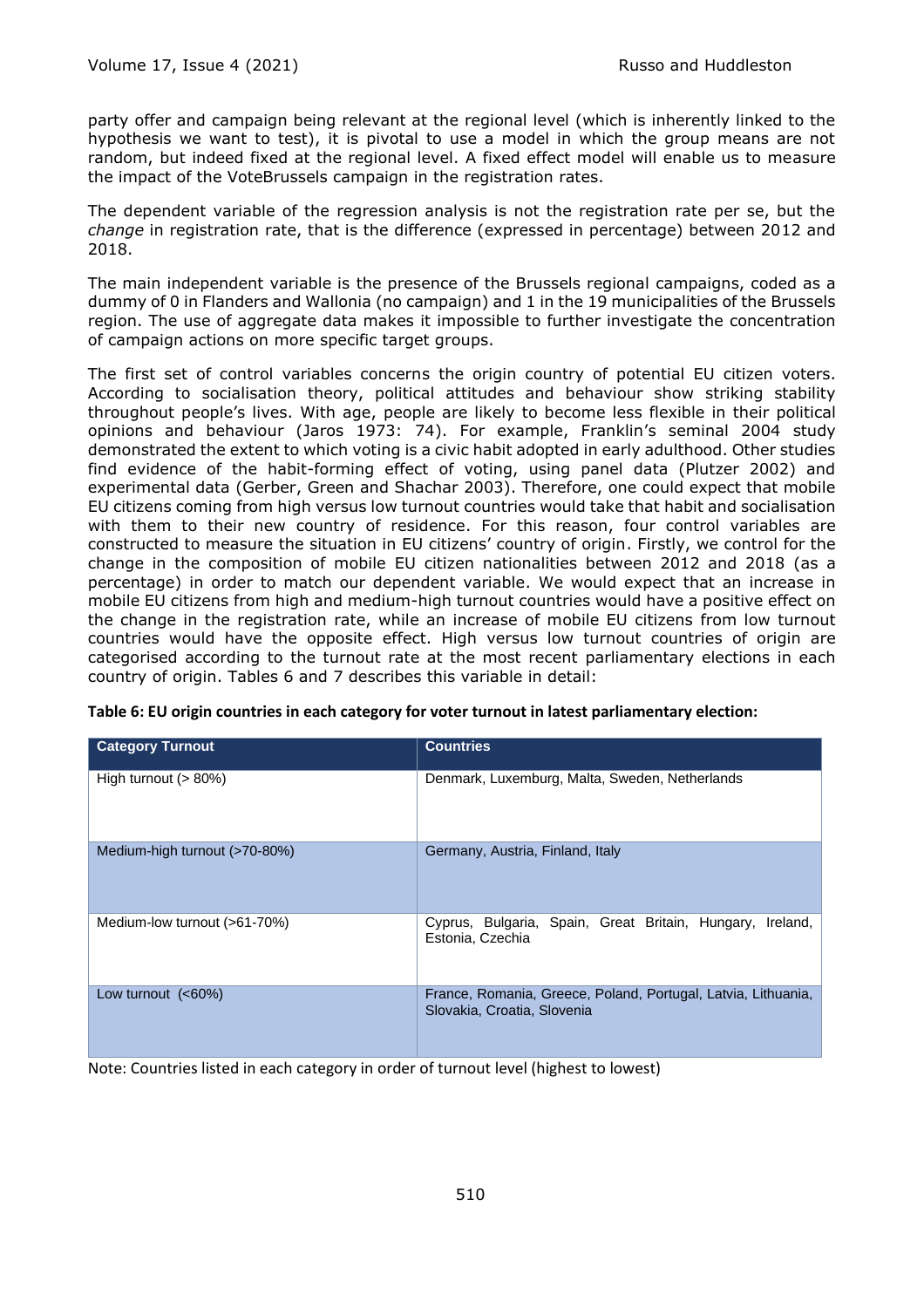| <b>Region</b>   | Year    | <b>High turnout</b> | Medium-high<br>turnout | <b>Medium-low</b><br>turnout | Low turnout | <b>Total</b> |
|-----------------|---------|---------------------|------------------------|------------------------------|-------------|--------------|
| <b>Flanders</b> | 2012    | 100647              | 32357                  | 34286                        | 64683       | 231973       |
|                 | 2018    | 111180              | 33473                  | 45205                        | 100816      | 290674       |
|                 | Diff. % | 10.47               | 3.45                   | 31.85                        | 55.86       | 25.31        |
| <b>Brussels</b> | 2012    | 10204               | 35961                  | 37766                        | 108741      | 192672       |
|                 | 2018    | 10419               | 39790                  | 42840                        | 129193      | 222242       |
|                 | Diff. % | 2.11                | 10.65                  | 13.44                        | 18.81       | 15.35        |
| Wallonia        | 2012    | 10112               | 116015                 | 18671                        | 84515       | 229313       |
|                 | 2018    | 9628                | 107545                 | 19504                        | 98674       | 235351       |
|                 | Diff. % | $-4.79$             | $-7.30$                | 4.46                         | 16.75       | 2.63         |
| Total           | 2012    | 120963              | 184333                 | 90723                        | 257939      | 653958       |
|                 | 2018    | 131227              | 180808                 | 107549                       | 328683      | 748267       |
|                 | Diff. % | 8.49                | $-1.91$                | 18.55                        | 27.43       | 14.42        |

## **Table 7: Difference in the composition of the EU citizen population eligible to vote by region.**

Table 7 shows that the eligible mobile EU citizen population increased from 2012 to 2018 by 14.42 per cent (94,309 citizens). However, this increase is subject to sizeable regional differences. The region with the highest overall increase is Flanders (+25.31 per cent), followed by Brussels (+15.35 per cent) and Wallonia (only +2.63 per cent). Wallonia is also the only region that experienced a decrease in the share of the mobile EU citizen population coming from high and medium-high turnout countries.

The analysis controls for a set of composition of key demographic variables, namely gender, the overall population size (as proxy for size of a municipality), population size of non-EU citizens, and the number of **EU residents working in the European institutions**. **Gender** is taken into account with the percentage of women in the whole population. We expect that a higher share of women in the population would have a positive impact on our dependent variable, as recent literature suggests that women are voting at increasingly high, if not higher, rates as men (Desposato and Norrander 2009 and Córdova and Rangel 2017). The **size of the municipality** is captured based on the total population on a 0-1 scale for easy interpretation. Previous research has shown that less urbanised communities have higher turnout levels than urban areas (Dejaeghere and Vanhoutte 2016 Lewis 2011; Oliver 2000). Additionally, we control for the share of local residents working in the European institutions as we expect a positive coefficient given the European institutions' financial, organizational and volunteer support for the Brussels regional campaigns and the high education of this group (see Desiere, Struyve and Cuyvers 2018). We also control for the size of the non-EU citizen and expect a negative effect, given the restrictive eligibility criteria for non-EU citizens (five years of residence) and the generally lower levels of voter turnout in their origin countries.

Finally, a proxy for socio-economic status is included to measure poverty levels in the form of the share of the population with a zero-income tax declaration. Socio-economic status has been found to be one of the most stable predictors of any form of political participation, including voting (Dalton 2008; Brady, Verba and Schlozman 1995). The expectation is that the lower the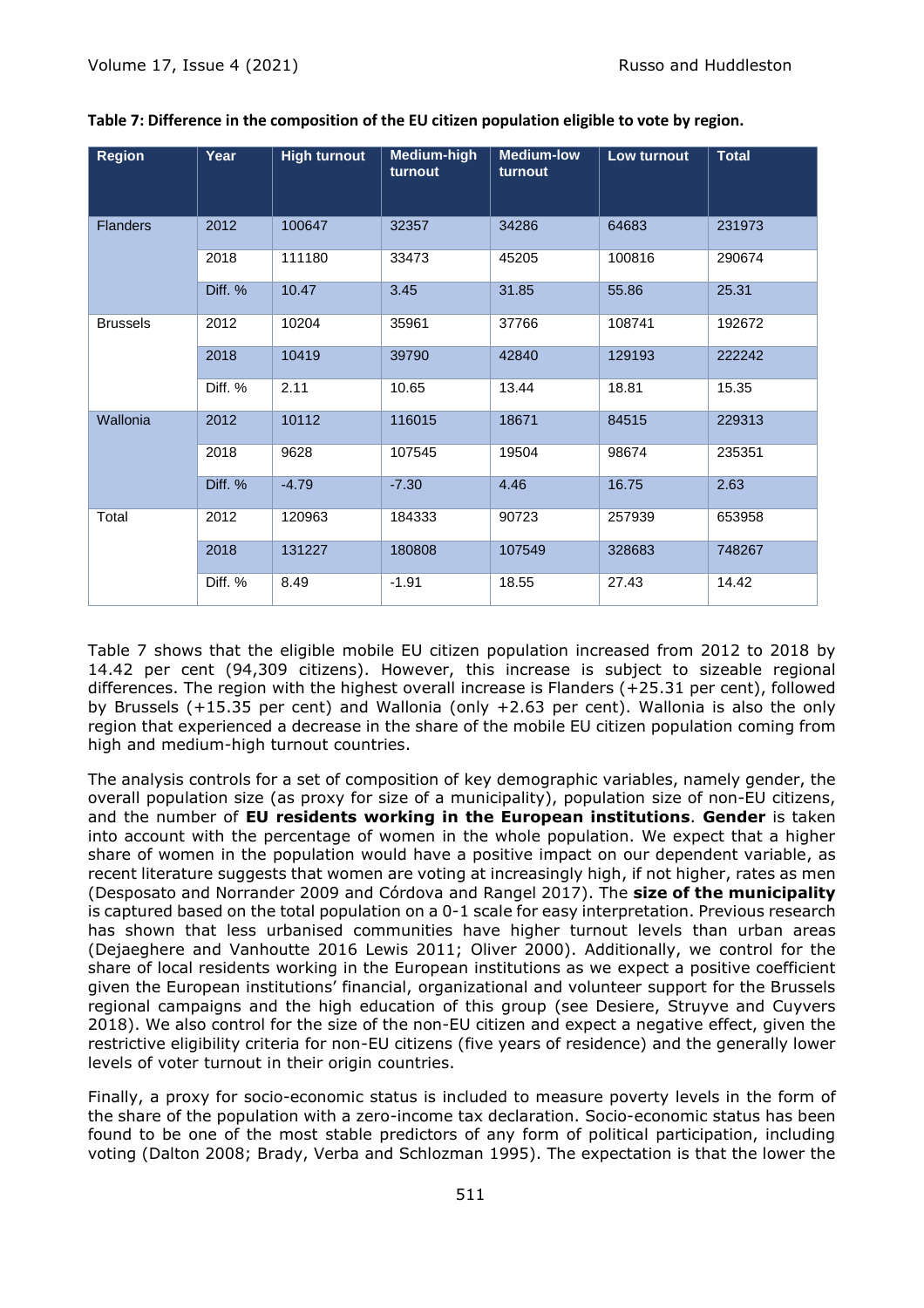socio-economic status, the lower the political and electoral participation. The data is somewhat older (2016 data from STATBEL) than the other data used in the analysis. $^8$ 

Table 8 provides an overview of the summary statistics for the variables employed in the regression model.

|                       | <b>Variables</b>                                               | <b>Obs</b> | Mean    | Std. Dev. | Min            | <b>Max</b>   |
|-----------------------|----------------------------------------------------------------|------------|---------|-----------|----------------|--------------|
| DV                    | Diff. registration 2012-2018 (%)                               | 589        | $-2.35$ | 4.25      | $-33.33$       | 14.81        |
| Main IV               | Vote Brussels Camp.                                            | 589        | 0.03    | 0.18      | 0,00           | 1.00         |
| Turnout               | Diff. pop high turnout countries                               | 589        | $-3.00$ | 4.63      | $-24.21$       | 8.22         |
|                       | Diff. pop medium-high turnout countries                        | 589        | $-3.00$ | 4.63      | $-24.21$       | 8.22         |
|                       | Diff. pop medium-low turnout countries                         | 589        | $-2.21$ | 3.10      | $-13.80$       | 8.49         |
|                       | Diff. pop low turnout countries                                | 589        | $-0.15$ | 3.42      | $-15.40$       | 15.67        |
| Gender                | Diff. Women                                                    | 589        | 5       | 6         | $-22$          | 32           |
| Overall<br>Population | Population 2018 (scale)                                        | 589        | 0.04    | 0.06      | $\overline{0}$ | $\mathbf{1}$ |
|                       | Population non-EU                                              | 589        | 7639304 | 3066.67   | $\Omega$       | 53308        |
|                       | residents<br>working<br>Local<br>European<br>in<br>institution | 589        | 4112881 | 24.62     | 8.24           | 100.00       |
| Income                | Zero income declarations (%)                                   | 589        | 6.83    | 3.72      | 2.51           | 30.31        |

## **RESULTS AND DISCUSSION**

The analysis begins with two t-tests to address our hypotheses H1a and H1b. A paired t-test is used for our H1<sup>a</sup> as the observations are not independent of one another: *The registration rate of mobile EU citizens significantly increased in the Brussels region in 2018 (in comparison with 2012)*. Figure 2 shows the registration rates in Brussels region in 2012 and 2018.



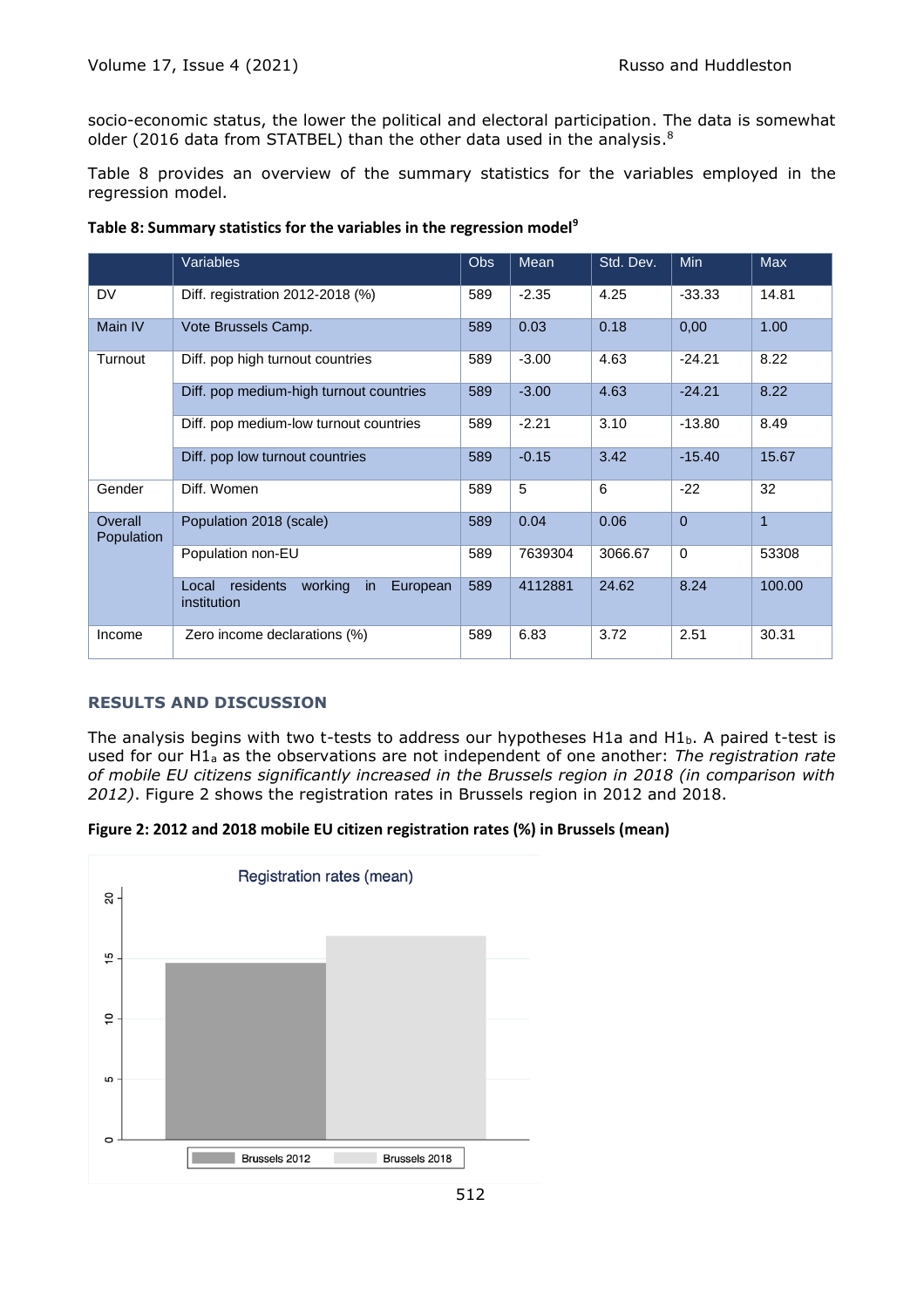Figure 2 concludes that the mobile EU citizen voter registration rate was indeed higher in 2018 than in 2012. A paired t-test was conducted to compare the registration rates (expressed in percentages) in the 19 municipalities of the Brussels region in 2018 and 2012. A significant difference emerges between the voter registration rates in 2012 (M=14.65, SD=3.83) and 2018  $(M=16.89, SD=4.32)$ ; t  $(18) = -3.91$ ,  $p < 0.01$ . These results show that the increase in mobile EU citizens' voter registration rates was significant in the Brussels region from 2012 to 2018.

Building on this finding, our analysis proceeds to hypothesis H1b: The registration rate of mobile EU citizens significantly increased in the Brussels region in comparison with the other two Belgian regions in 2018. Figure 3 shows the registration rates in Brussels region in 2012 and 2018.

**Figure 3: Difference in registration rates (%) between 2012 and 2018 in Belgium and the three regions (mean)**



As Figure 3 clearly shows, on average, voter registration rates decreased from 2012 to 2018 in Belgium, both in Flanders and in Wallonia, with the sole exception of the Brussels region. An independent-samples t-test was conducted to compare the *change* in registration rates between 2012 and 2018 (expressed in percentages) in pairs of regions. Our analysis finds a significant difference in the registration rates between the Brussels region (M=2.24, SD=2.49) and Flanders (M=-2.75, SD=4.40); t (325)=4.89, p<0.001, as well as between the Brussels region (M=2.24, SD=2.49) and Wallonia (M=-2.21, SD=3.96); t (279)=4.82, p<0.001.

The role of the Brussels regional campaigns in boosting its registration rate is investigated with a linear regression including fixed effects (and robust standard errors) by region. Table 9 provides the results of the regression.

Table 9 indicates that the Brussels regional campaign did have a significant impact on the increased registration rates in the Brussels Region. As for all our control variables, they mostly behave as expected with regard to the direction of the effect, but not all of them are significant.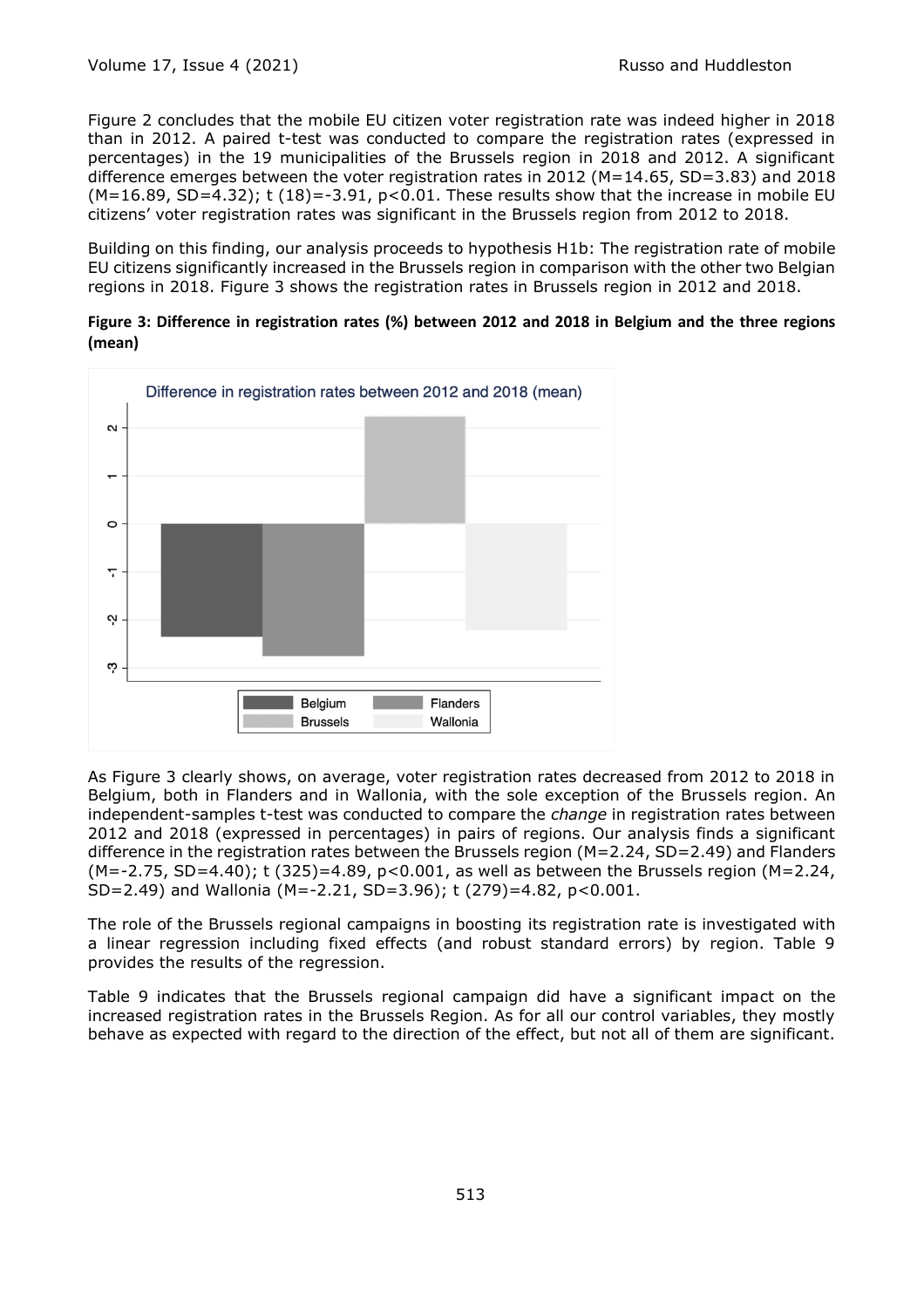|  | Table 9: Fixed effect linear regression with robust standard errors. |
|--|----------------------------------------------------------------------|
|--|----------------------------------------------------------------------|

| <b>VARIABLES</b>                        | <b>Coeffients</b> |              |
|-----------------------------------------|-------------------|--------------|
| Brussels regional campaign (regions)    | 1.45              | $(0.66)$ **  |
| Diff. pop high turnout countries        | 0.04              | $(0.02)^{*}$ |
| Diff. pop medium-high turnout countries | 0.15              | $(0.03)***$  |
| Diff. pop medium-low turnout countries  | 0.13              | (0.3)        |
| Diff. pop low turnout countries         | omitted           | omitted      |
| Diff. Women                             | 1.35              | $(0.04)***$  |
| Population 2018 (scale)                 | 10.04             | $(4.41)$ **  |
| Population non-EU                       | $-0.001$          | $(0.00)*$    |
| Non-Belgian working in EU institution   | 0.003             | (0.00)       |
| Zero income declarations (%)            | 0.03              | (0.00)       |
| R <sub>2</sub>                          |                   |              |
| within                                  | 0.69              |              |
| between                                 | 0.99              |              |
| overall                                 | 0.70              |              |
| Observations                            | 589               |              |
| Number of groups                        | 3                 |              |
| *** p<0.001, ** p<0.05, * p<0.1         |                   |              |

For example, an increase of mobile EU citizens from high turnout countries is significant only at p<0.10, but it does have a positive coefficient as expected. Coming from a medium-to-high turnout country is also highly significant. The other two variables of this group are, as expected, not significant. The effect of working in the European institutions is positive, as we expected, but largely not significant.

As expected, a higher share of women in the population has a positive effect on changes in the voter registration rate, as does the size of the municipality. Also in line with our expectations, the greater the number of non-EU citizens in the municipality, the smaller was the increase in the voter registration rate (variable significant only at  $p<0.10$ ). Finally, the percentage of zeroincome declaration is not significant. STATBEL provides a wide variety of alternative measures for the level of wealth/poverty in a municipality (among which: prosperity index, average income per declaration and per inhabitant, asymmetry index). We tried all the variables available and none resulted in a significant coefficient.

The very high values of the R-squared are likely due to the use of aggregate level data, which tends to lead to higher R-squared values than with individual level data. Besides the specific values, it is important to notice the magnitude of the R-squared *overall*, *within* and *between* regions. In fact, we notice that the variance explained *within* each region is only slightly lower with respect to the one for the whole country (*overall*). More interestingly, the variance explained *between* regions is much higher, suggesting once again the pivotal role of our main independent variable (the Brussels regional campaigns).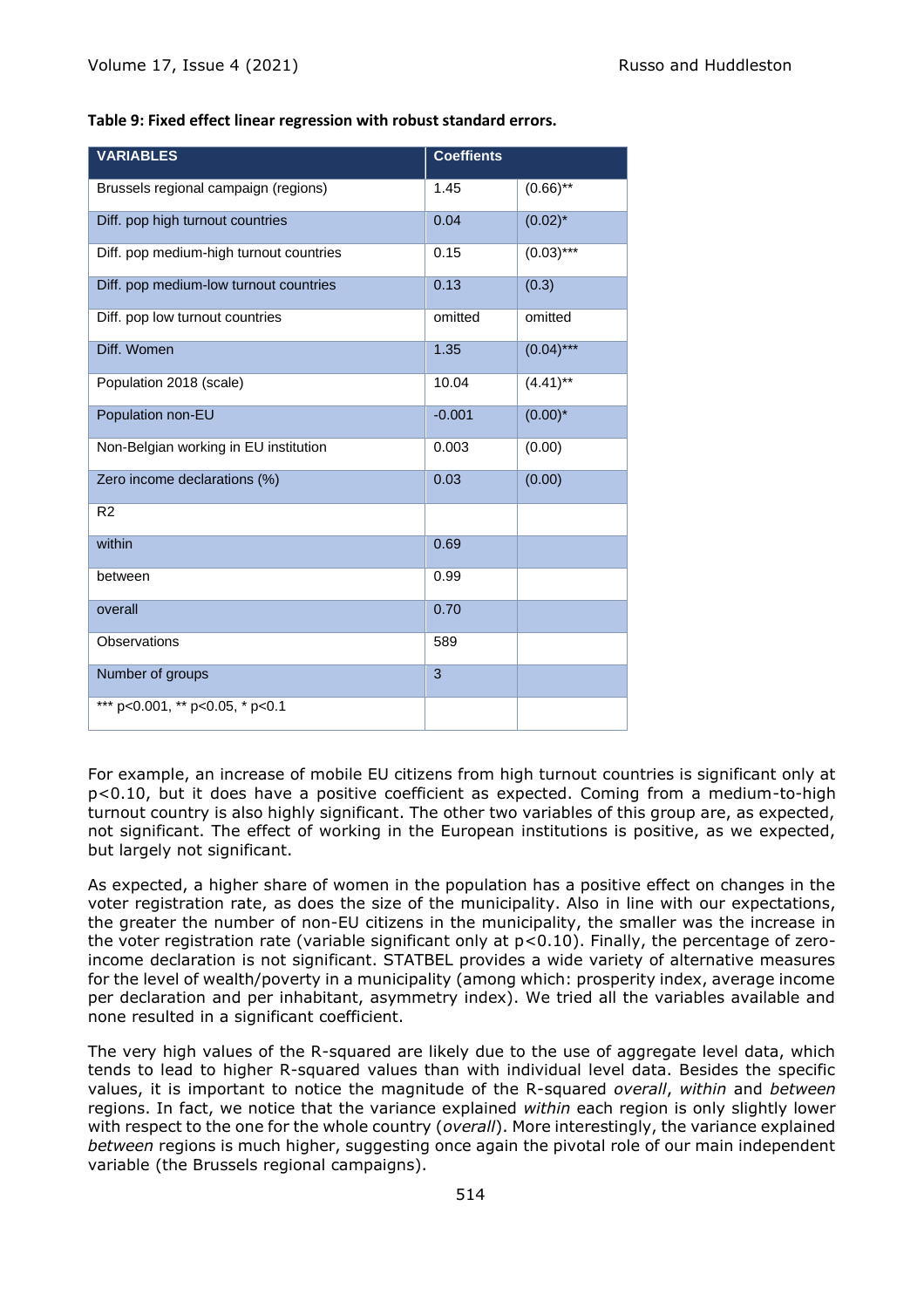#### **CONCLUSIONS**

Thirty years since the introduction of European citizenship with the Maastricht Treaty, mobile EU citizens' electoral rights and participation have not yet reached their full potential. The few statistics clearly indicate that only a very small portion of eligible voters participate in municipal and European elections (Hutcheson and Russo 2019a; 2019b). Fostering political and electoral participation of non-national is important for the quality of democracy (Fennema and Tille 1999). This article investigated whether an active campaign by and for mobile EU citizens can succeed in boosting their participation in municipal elections. The case of Belgium and the Brussels regional campaigns, most notably the *VoteBrussels* campaign, provide a rare opportunity to implement a quasi-experimental design on data disaggregated at both nationality and municipal level.

Our findings suggest that regional campaigns like *VoteBrussels* can make a significant difference, as the registration/turnout increased – both when compared to the previous municipal elections in 2012 and when compared to the two other regions (Flanders and Wallonia).

These findings bridge a gap in the literature, as to our best knowledge no previous empirical studies consider the role played by mobilisation campaigns targeting mobile EU citizens. Researchers in this field are regularly confronted with a lack of data and targeted information. The novel and encouraging findings that we present do entail certain limitations for more indepth analysis. The use of very detailed aggregate data would offer reliable estimates from a technical point of view (Russo and Beauguitte 2014), and we included as many relevant independent variables as possible and use the lowest possible level of aggregation. Still, the granularity that our research design implies is not optimal. A dummy variable had to be used to approximate the reach of the Brussels regional campaigns as no other way existed to operationalise our main independent variable (the Brussels regional campaigns) in a more detailed way, we opted for a straightforward strategy, and we simply created a dummy variable that reflects being or being not expose to a proactive mobilisation voting campaign at the regional level. This straightforward dummy is an approximation, as there are surely other factors that can influence the decision to vote. Furthermore, data for other potentially relevant control variables were not available, for example, as regards duration of residence, education level, political interest, and so on.

Despite these limitations, the Brussels and, more in general, the Belgian case, are extremely interesting and revealing about the potential to mobilise European citizenship. Our findings have both policy and scientific implications. At the policy level more proactive information campaigns are clearly needed to inform and inspire mobile EU citizens, as it seems necessary to embody one of the pillars of EU citizenship. From a scientific perspective, more research is needed to properly investigate this phenomenon. However, the lack of research on this topic seems to me mostly due to a severe lack of data. A systematic data collection needs to be implemented, especially when considering the growing figures of mobile EU citizens across the EU.

#### **ACKNOWLEDGEMENTS**

We thank all the participants of the FAIREU project (https://faireu.ecas.org), as well as the *Rights, Equality and Citizenship* Programme of the European Commission, which funded the project. Responsibility for any errors, interpretations, or omissions lies solely with the authors.

#### **AUTHOR DETAILS**

Luana Russo, Maastricht University, Department of Political Science, Grote Gracht 90-92 Maastricht, The Netherlands [l.russo@maastrichtuniversity.nl]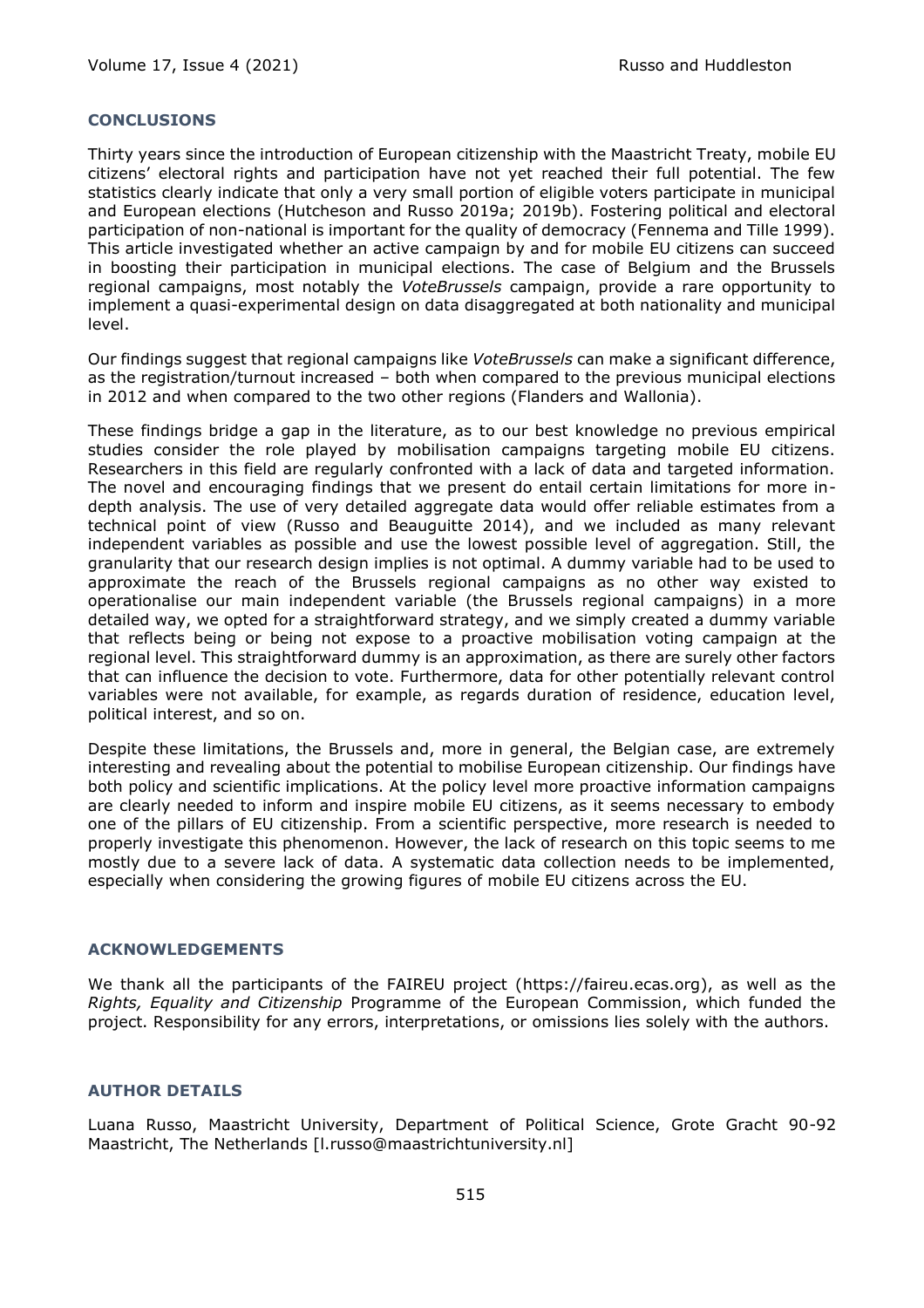Thomas Huddleston, Migration Policy Group, 205 rue Belliard Brussels, Belgium [Thuddleston@migpolgroup.com]

#### **ENDNOTES**

1 Data retrieved on 12 July 2019 at: https://ec.europa.eu/eurostat/cache/digpub/eumove/bloc-1a.html?lang=en

 $2$  Namely: Belgium (indirectly, as registration and turnout can be considered to be the same), Cyprus, Denmark, Finland, Poland, Romania, and Sweden (Hutcheson and Russo 2019b).

<sup>3</sup> This paper focuses on the VoteBrussels rather than Objectif or Brussels Commissioner's campaigns because VoteBrussels was the new, larger-scale campaign in the 2018 local elections, working with more diverse community-based groups. The Brussels Commissioner's work was largely limited to the production of election materials, while Objectif's smaller-scale campaign (50 presentations with 20 associations) was a continuation of their earlier campaigns in 2012. For more on Objectif's campaign, see Meftah (2018)=

 $4$  For example, see the  $\#$ IVoteWhereILive campaign by non-Belgian supporters and candidates of the socialist and leftwing parties: https://www.facebook.com/IvoteWhereILive/

<sup>5</sup> For the evaluation of the VoteBrussels campaign, see Huddleston (2018), Huddleston and Nikolic (2018) and Weicht (2018).

<sup>6</sup> For an overview of this content, see www.facebook.com/VoteBrussels

<sup>7</sup> Tabachnick, Fidell and Ullman (2007) advise that a minimum of  $N>104 +$  number of predictors (in our case 11) is the requirement to obtain a reliable estimate. Whilst Austin and Steyerberg (2014) run a series of simulations which lead to the conclusion that in the contexts of an OLS a minimum of only two observation per variable is sufficient for adequate estimation of regression coefficients.

<sup>8</sup> Available at: https://statbel.fgov.be/nl/themas/huishoudens/fiscale-inkomens#figures

<sup>9</sup> In the Appendix the same table is replicated for each of the regions (Tables 2a, 3a, and 4a)

#### **REFERENCES**

Austin, Peter C., and Ewout W. Steyerberg (2015) 'The number of subjects per variable required in linear regression analyses'. *Journal of Clinical Epidemiology*, 68(6): 627-636. https://doi.org/10.1016/j.jclinepi.2014.12.014

Bird, Karen., Thomas Saalfeld and Andreas M. Wrüst (2010). 'Ethnic diversity, political participation and representation: A theoretical framework'. In: Karen Bird, Thomas Saafeld and Andreas M. Wrüst (eds), *The Political Representation of Immigrants and Minorities*. New York: Routledge: 21-42.

Brady, Henry E., Sidney Verba and Kay Lehman Schlozman (1995) "Beyond SES: A resource model of political participation." *American Political Science Review* 89(2): 271-294. https://doi.org/10.2307/2082425

Córdova, Abby and Gabriela Rangel (2017). 'Addressing the gender gap: The effect of compulsory voting on women's electoral engagement'. *Comparative Political Studies*, 50(2): 264-290. https://doi.org/10.1177/0010414016655537

Dalton, Russell J. (2008). 'Citizenship norms and the expansion of political participation'. *Political Studies*, 56(1): 76-98. https://doi.org/10.1111/j.1467-9248.2007.00718.x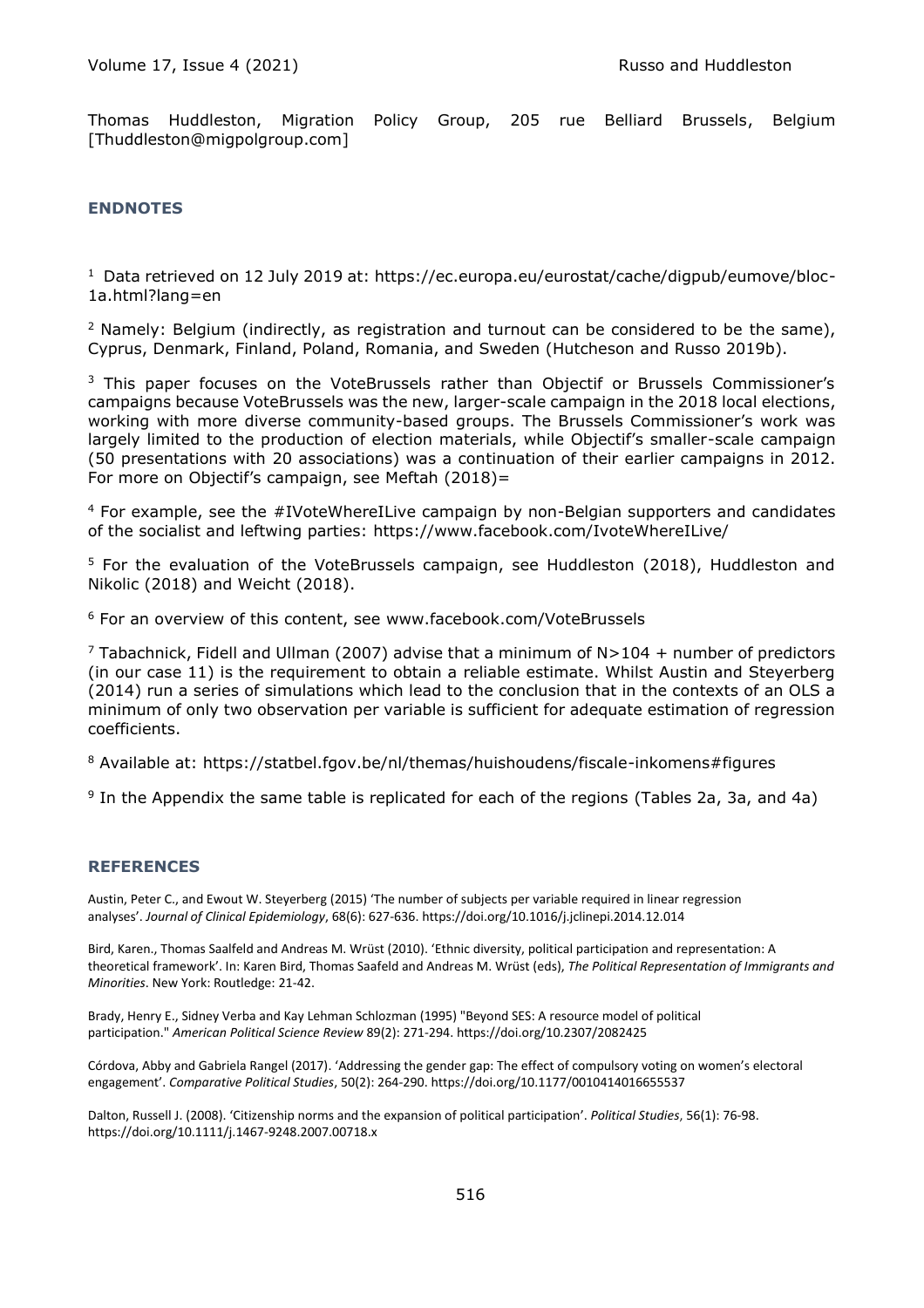#### Volume 17, Issue 4 (2021) The Contract of the Russo and Huddleston

Dejaeghere, Yves and Bram Vanhoutte (2016). 'Virtuous villages and sinful cities? A spatial analysis into the effects of community characteristics on turnout and blank/invalid voting in local elections in Belgium 2006–2012'. *Acta Politica*, 51(1): 80-101. https://doi.org/10.1057/ap.2014.38

Deschouwer, Kris (2012). *The politics of Belgium: Governing a divided society*. London: Macmillan International Higher Education.

Desiere, Sam, Ludo Struyve and Dries Cuyvers (2018). *L'emploi international: enfin present dans les statistiques sur le marche du travail*. Brussels: IBSA/Perspective.Brussels. Online: https://perspective.brussels/fr/actualites/lemploi-international-enfin-presentdans-les-statistiques-sur-le-marche-du-travail

Desposato, Scott and Barbara Norrander (2009). 'The gender gap in Latin America: Contextual and individual influences on gender and political participation'. *British Journal of Political Science*, 39(1): 141-162. https://doi.org/10.1017/S0007123408000458

European Commission (2018). Report from the Commission to the European Parliament, the Council, the European Economic and Social Committee and the Committee of the Regions on the application of Directive 94/80/EC on the right to vote and to stand as a candidate in municipal elections. Online: https://ec.europa.eu/transparency/documentsregister/detail?ref=COM(2018)44&lang=en

Gerber, Alan S., Donald P. Green and Ron Shachar (2003). 'Voting may be habit‐forming: evidence from a randomized field experiment'. *American Journal of Political Science*, 47(3): 540-550[. https://doi.org/10.1111/1540-5907.00038](https://doi.org/10.1111/1540-5907.00038)

Gerber, Alan S. and Donald P. Green (2017). 'Field experiments on voter mobilization: An overview of a burgeoning literature'. In Abhijit Banerjee and Esther Duflo (eds), *Handbook of Economic Field Experiments*. Amsterdam: North-Holland: 395-438.

Jaros, D. (1973). *Socialization to politics*. New York: Praeger.

Fennema, Meindert, and Jean Tillie (1999). 'Political participation and political trust in Amsterdam: civic communities and ethnic networks'. *Journal of Ethnic and Migration Studies*, 25(4): 703-726. https://doi.org/10.1080/1369183X.1999.9976711

Franklin, Mark N. (2004) Voter turnout and the dynamics of electoral competition in established democracies since 1945. Cambridge: Cambridge University Press.

Huddleston, Thomas (2018). 'The Citizens of the Capital of Europe Evaluation of Voter Registration in Brussels and the VoteBrussels campaign', *Migration Policy Group*. Online: www.migpolgroup.com/wp-content/uploads/2019/05/VoteBrussels-Evaluation.pdf

Huddleston, Thomas and Nikolic, Louise (2018). 'Voter registration needs to become quasi-automatic', *Bruzz Magazine.* Online: https://www.bruzz.be/brussel-kiest/brussel-kiest-2018/voter-registration-needs-become-quasi-automatic-2018-08-29.

Hutcheson, D. S. and Jean-Thomas Arrighi (2015). '"Keeping Pandora's (ballot) box half-shut": a comparative inquiry into the institutional limits of external voting in EU Member States'. *Democratization*, 22(5): 884-905. https://doi.org/10.1080/13510347.2014.979161

Hutcheson, Derek S. and Alina Ostling (2019). *FAIR EU Analytical Report: Comparative overview of the obstacles to political participation*. Online: https://cadmus.eui.eu/handle/1814/71158

Hutcheson, Derek S. and Luana Russo (2019a). FAIR EU Analytical Report: Turnout and Registration of Mobile European Union Citizens in European Parliament and Municipal Elections, v.1.0. Online: https://faireu.ecas.org/wpcontent/uploads/2019/07/D3.7.pdf

Hutcheson, Derek S. and Luana Russo (2019b). FAIR-EU Data Inventory on Electoral Registration and Turnout in European Parliament Elections, 2009, 2013 and 2014, v.1.0. Online: https://faireu.ecas.org/

Isin, Engin F., and Bryan. S. Turner (eds) (2002). *Handbook of citizenship studies*. London: Sage.

Lewis, Paul G. (2011). 'Size and local democracy: Scale effects in city politics'. *PS: Political Science & Politics*, 44(1): 107-109. <https://doi.org/10.1017/S1049096510001976>

Meftah, Rachida (2018). 'Elections communales 2018: Exprimons-nous! 2018 Objectif Annual Report', *Objectif*. Online: www.allrights.be/sites/www.allrights.be/files/2018\_-\_Rapport\_annuel\_en\_francais.pdf

Morales, Laura, and Marco Giugni (eds) (2016). Social Capital, Political Participation and Migration in Europe: Making Multicultural Democracy Work? London: Palgrave Macmillan.

Miller, Mark J., and Stephen Castles (2009). *The Age of Migration: International Population Movements in the Modern World*. Basingstoke: Palgrave Macmillan.